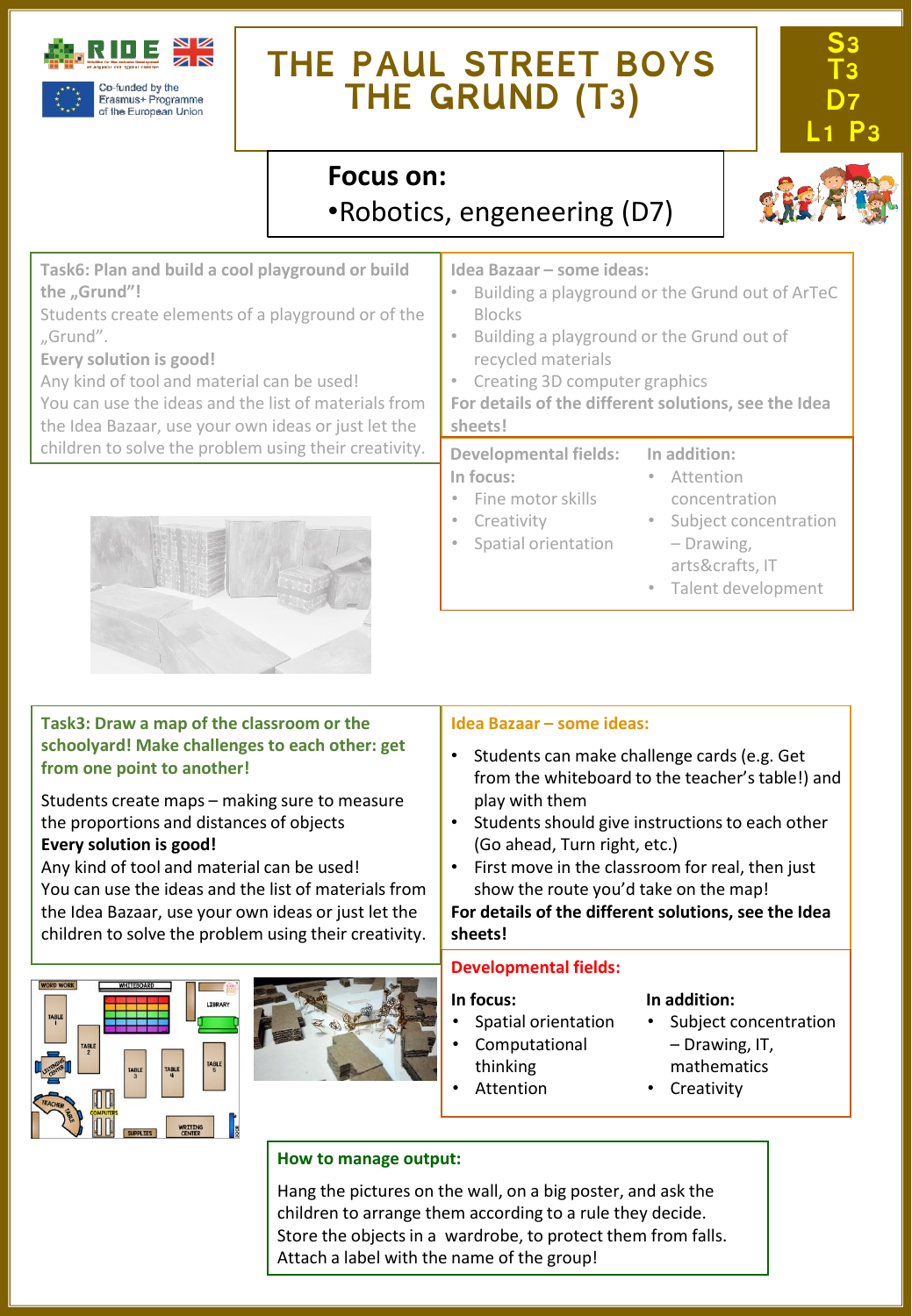

of the European Union

# **THE PAUL STREET BOYS THE GRUND (T3)**





#### **Focus on:**

• Robotics, engineering (D7)

#### **Goals of the lesson:**

- •text comprehension
- problem solving
- decision making
- organizing group work



The grund was a vacant lot on the corner of Paul Street and Maria Street. For the Paul Street Boys, who lived on narrow streets<br>among rows of tall houses, this little lot spelled freedom and boundlessness.<br>Its fence ran al

which rendered this grund most attractive, magnificent.<br>Here, it should be noted, it was adjoined by another spacious site. This was under lease to a saw mill concern, and the lot was thickly<br>Here, it should be noted, it w

sound. Directly under the eaves was a small window and out of this window extended a wooden trough. As the van stopped near the<br>window, out of the trough there suddenly began to dribble a mass of kindling wood; it fairly p

| Main features and interactions of the characters                                                                                                                                                                                                                                                                                                                                                                                                              |                                                                                                                                                                             |                                                   |                                      | How to use the character card:                                                                                                                                                                                                                                                    |                                                                                                                                                                                                                                                   |
|---------------------------------------------------------------------------------------------------------------------------------------------------------------------------------------------------------------------------------------------------------------------------------------------------------------------------------------------------------------------------------------------------------------------------------------------------------------|-----------------------------------------------------------------------------------------------------------------------------------------------------------------------------|---------------------------------------------------|--------------------------------------|-----------------------------------------------------------------------------------------------------------------------------------------------------------------------------------------------------------------------------------------------------------------------------------|---------------------------------------------------------------------------------------------------------------------------------------------------------------------------------------------------------------------------------------------------|
| Character                                                                                                                                                                                                                                                                                                                                                                                                                                                     | Features                                                                                                                                                                    | <b>Interactions</b>                               |                                      | Each student fills in his/her own Character card:<br>• writes the name of the character<br>• their features, movements, reactions, etc.<br>• collects the elements of the environment, other<br>accessories, things to be built<br>Sawmill<br>• thinks over the phases, tools and |                                                                                                                                                                                                                                                   |
| The sawmill                                                                                                                                                                                                                                                                                                                                                                                                                                                   | Puffs - issues<br>Pieces of wood are<br>poured into the van<br>smoke<br>When the driver of the<br>Extends a trough<br>Cuts wood<br>van gives a signal, the<br>sawmill stops |                                                   |                                      |                                                                                                                                                                                                                                                                                   |                                                                                                                                                                                                                                                   |
| The van                                                                                                                                                                                                                                                                                                                                                                                                                                                       | Rolls<br>The driver shouts                                                                                                                                                  | Rolls up to the sawmill<br>Leaves when it is full |                                      | materials of the robot's building<br>Students can use more pieces                                                                                                                                                                                                                 | Van<br>Puff                                                                                                                                                                                                                                       |
| <b>Suggestions</b><br><b>The Grund</b><br>• Discuss the importance of the Grund to<br>the boys<br>• Collect and depict the the sights and<br>buildings of the Grund<br>. Build a model of the Grund<br>The sawmill<br>• Discuss the usage of kindling wood<br>• Discuss the different types of heating<br>and fuel - focusing on historical eras,<br>geographical and social differences,<br>environmental protection<br>. Understand how the sawmill works - |                                                                                                                                                                             |                                                   |                                      | of each part of the Character<br>card if needed!<br>أقا<br>Your name<br>Build<br>$\times$<br>Your name<br>Be attentive, your robot should be be to:<br>$\mathbb{R}$<br>X --------------------------                                                                               | <b>Extend the trough</b><br>Pour pieces of<br>wood<br>Roll to the sawmill<br><b>Give signal</b><br>Leave the sawmill<br><b>The Grund</b><br>Stacks of wood-<br>maze<br><b>Grapevine covering</b><br>the walls of the<br>sawmill<br>Pieces of wood |
| have the students draw plans,<br>flowcharts                                                                                                                                                                                                                                                                                                                                                                                                                   |                                                                                                                                                                             |                                                   |                                      | Your name<br>There also should be:                                                                                                                                                                                                                                                | The main actions of<br>the story<br>Divide the text                                                                                                                                                                                               |
| <b>Suggested materials</b><br>• ArTeC robot and Blocks (at least the 112<br>pcs set)<br>• Cardboard, boxes, recycled materials,<br>other building sets                                                                                                                                                                                                                                                                                                        |                                                                                                                                                                             |                                                   | $\times$<br>Your name<br>Think over: |                                                                                                                                                                                                                                                                                   | segment into<br>pieces<br>Make a list about<br>things needed<br>Media files needed                                                                                                                                                                |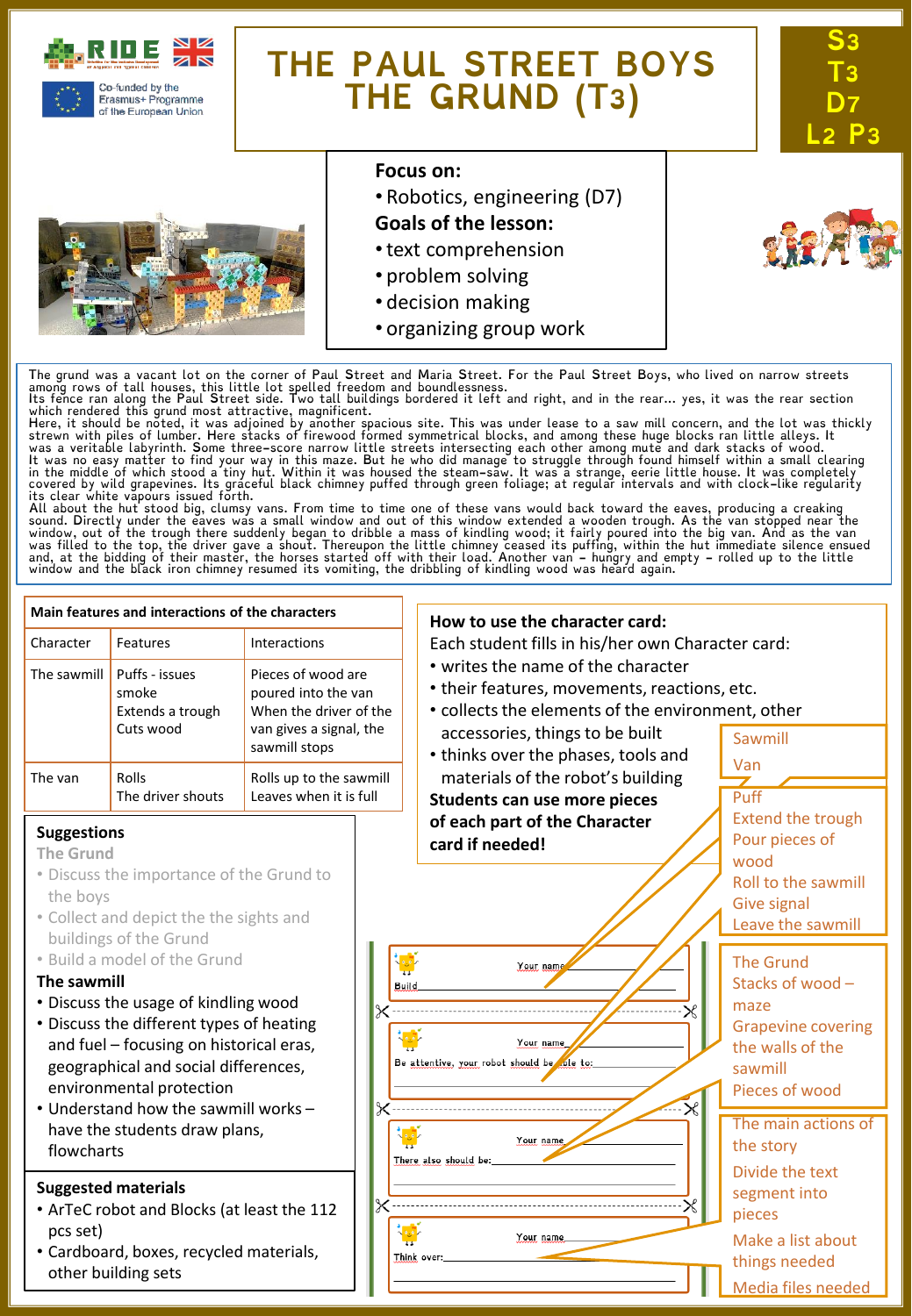

Erasmus+ Programme of the European Union

# **THE PAUL STREET BOYS THE GRUND (T3)**

#### **Suggested materials**

- ArTeC Blocks (at least the 112 pcs set) and ArTeC robotics set (1 or 2 Studuino motherboards, 3 DC motors, wheels, small gears, 2 servo motors, 4 Touch sensors, 1 IR Photoreflector, 1 Sound sensor, 1 Accelerometer, 4 LEDs)
- Photos, videos about sawmills
- Flowchart of a sawmill's operation
- Mindmap or Chart draft , Storyline
- Character cards and Robotic task card template
- Pencil

**Trough** Ramp

Pieces of wood Tossing arm Wheels

Build a robot that can move it's Use actuators and sensors for building "Senses" are green<br>"Actions" are blue<br>Chace the hovest parts!

国王国学区长

 $\bullet$ 

Your ni

 $\mathbf{B}$ 

Corner for robotie

ing materials

#### **How to fill in the Robotic card?**

- Choose robot's "activity" and its programming complexity according to the Character task card, the developmental aim and the programming level that fits the child's skills.
- More Robotic cards can be filled in if needed (for clarification or for differentiation).

#### **Focus** on:

- •Robotics, engineering (D7) **Goals of the lesson:**
- •fine motor skills,
- •problem solving,
- •decision making,
- •life skills

### **Suggestions**

#### **Sawmill**

- Understand how the sawmill works have the students draw plans, flowcharts
- Build a simple modell of the sawmill with movable parts from ArTeC Blocks

**Van**

- Collect possibilities for moving and directing the van
- Collect possibilities for detecting that the van arrived to the sawmill and that the van is full and can leave

#### **Related topics in the Technical corner**

- Programming DC motor
	- Winding the motor a number of times(2.a, 2.b)
	- Winding the motor until the sensor detects change (4.b, 4.c)
- Programming servo motor
	- Moving the arm to a given angle (3.a)
- Testing and programming Touch sensor (4.a, 4.b, 4.c)
	- Remote control for the robot made of 4 Touch sensors(4.d)
- Testing and programming IR Photoreflector (7.a, 7.c, 7.e)
	- Using an IR Photoreflector for detecting an object (7.d, 7.e)
- Testing and programming Sound sensor (9.a)
	- Activating the robot with sound (9.b)
- Using LED (5.a)
	- Blinking (5.b)
- Robot controller made of Accelerometer (4.e)

The trough and the tossing arm moves automatically

Van rolls up to the sawmill automatically The trough, the tossing arm and the ramp move automatically. The sawmill begins to work when the driver of the van shouts Van controlled by a remote controller

The trough, the tossing arm and the ramp move automatically. The sawmill begins to work when the van stops under the ramp Van controlled by a remote controller



**S3** 

**T3 D7 L3-4** 







Van rolls up to the sawmill automatically

Sawmill with mechanical tossing mechanism

Use the L